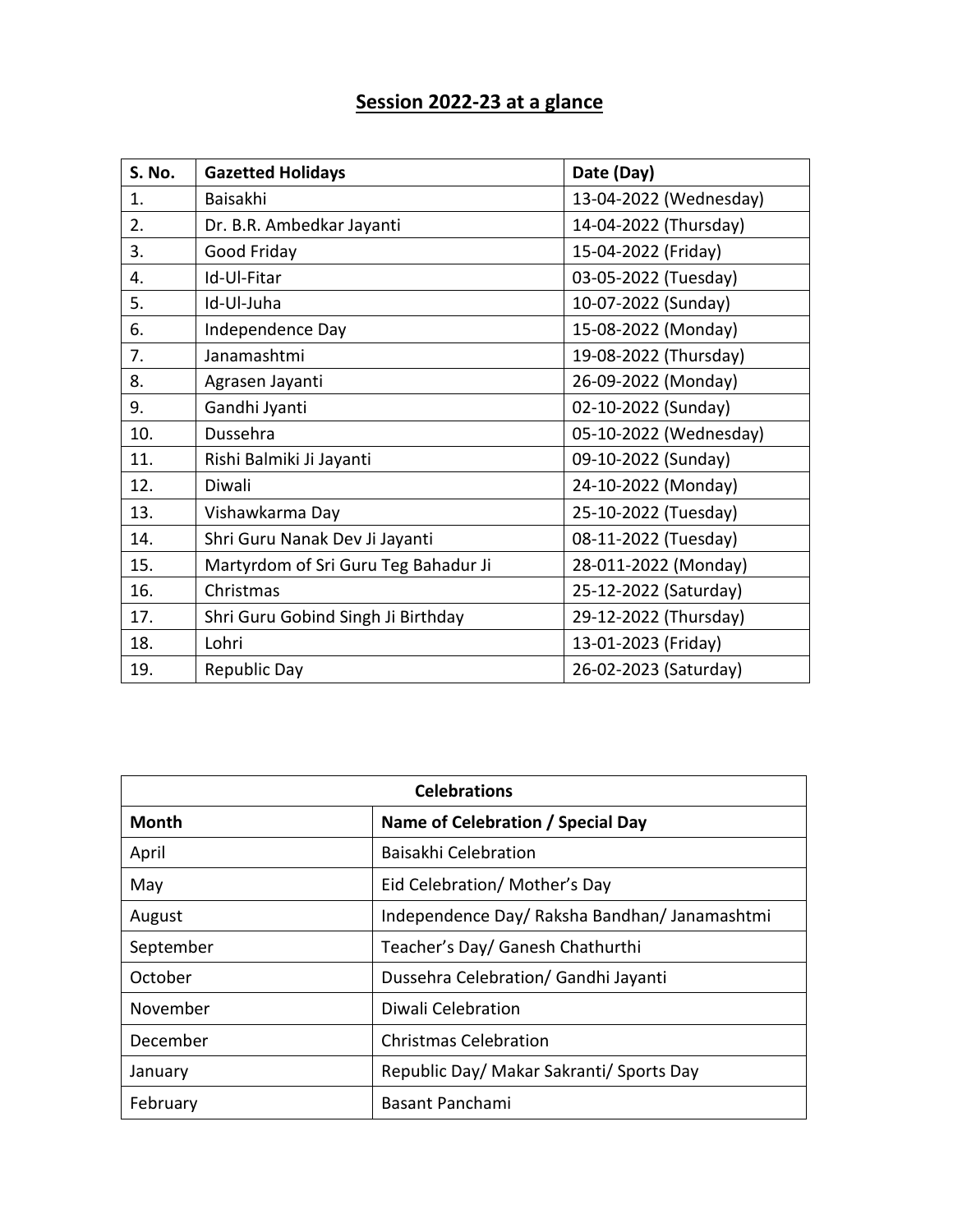## **Nursery to UKG**

| <b>Month</b> | <b>Name of Activity</b>            | Competition                                    |
|--------------|------------------------------------|------------------------------------------------|
| April        | Earth Day                          |                                                |
| May          | Mother's Day                       | <b>Colouring Competition</b>                   |
| July         | Splash Pool Party                  | Show and Tell Competition                      |
| August       | Sandwich Making, Table Manners     | Hindi Poem Recitation/ Fancy Dress Competition |
| September    |                                    | <b>English Poem Recitation Competition</b>     |
| November     | Children's Day, Fruit Chaat Party  | <b>Talent Hunt</b>                             |
| December     |                                    | Free Hand Drawing Competition                  |
| January      | Primary and Secondary Colour       |                                                |
| February     | Role Play - Community Helpers' Day |                                                |

## **Class 1st & 2nd**

| <b>Month</b>                     | <b>Department</b>  | <b>Event/ Activity Name</b>      | <b>Competition</b>                                                                                                                   |
|----------------------------------|--------------------|----------------------------------|--------------------------------------------------------------------------------------------------------------------------------------|
| April & May                      | English            | <b>Linguistic Manifestations</b> | Eco Friendly Dress Ramp Walk<br>$\bullet$<br>Nature Walk Germination of seed                                                         |
|                                  | <b>EVS</b>         | <b>Green Talks</b>               | Little Master Chefs<br>$\bullet$<br>Leaf design painting                                                                             |
| July                             | English            | <b>Linguistic Manifestations</b> | Show & Tell<br>Role Play as a Bird<br><b>Reading Day</b>                                                                             |
| August                           | English            | <b>Linguistic Manifestations</b> | Fluent U! (Phonic and Sight words spell<br>$\bullet$<br>check) Quick Quizards<br>Vocabometer (phonic and Sight words<br>spell check) |
|                                  |                    |                                  | <b>Making Sandwich</b>                                                                                                               |
| September<br>&<br><b>October</b> | हिंदी              | अभिव्यंजना                       | कविता गायन प्रतियोगिता<br>आशुभाषण                                                                                                    |
|                                  | <b>Mathematics</b> | Mathemania                       | <b>Mental Math Quiz Competition</b>                                                                                                  |
| <b>December</b>                  |                    |                                  | <b>Reading Day</b><br>$\bullet$<br>Buying & Selling Scene                                                                            |
|                                  | Dance              |                                  | Inter House Solo Dance Competition                                                                                                   |
| January                          | English            | <b>Linguistic Manifestations</b> | Tell a Tale (Puppet Talk)<br>$\bullet$<br>Spin a Tale (Puppet Talk)<br>Poem Recitation with actions<br>$\bullet$                     |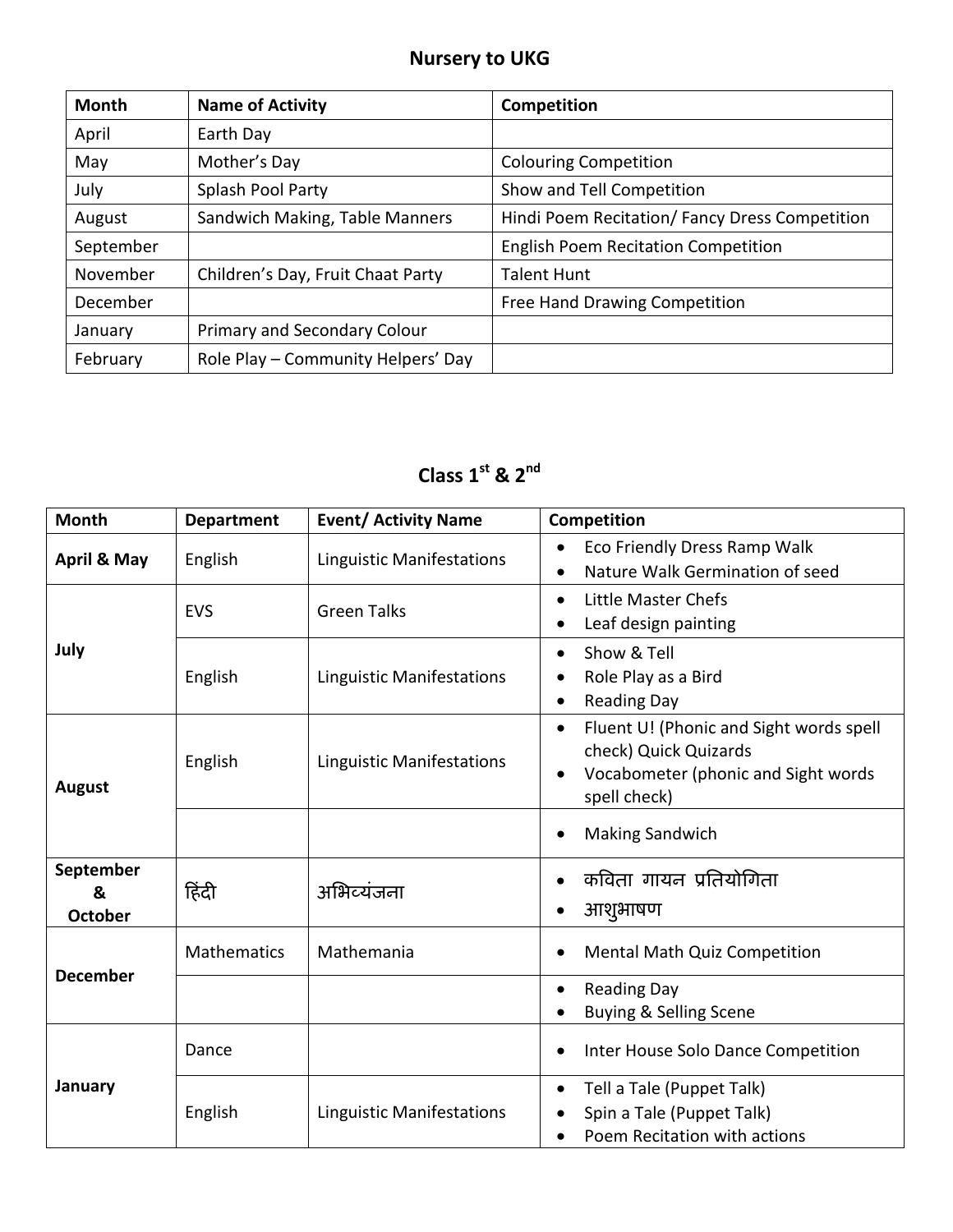**Class 3rd to 5th**

| <b>Month</b>                     | <b>Department</b>  | <b>Event/ Activity Name</b>      | Competition                                                                |
|----------------------------------|--------------------|----------------------------------|----------------------------------------------------------------------------|
|                                  | <b>EVS</b>         | <b>Green Talks</b>               | <b>Poster Making Competitions</b>                                          |
| July                             | English            | <b>Linguistic Manifestations</b> | Role Play as an Animal                                                     |
| <b>August</b>                    | English            | <b>Linguistic Manifestations</b> | Proverbial Gestures (Story narration<br>using a proverb)                   |
| September<br>&<br><b>October</b> | हिंदी              | अभिव्यंजना                       | •   कहानी अभिनय (मुहावरे या लोकोकित<br>पर आधारित)<br>दोहा गायन प्रतियोगिता |
| <b>December</b>                  | <b>Mathematics</b> | Mathemania                       | <b>Mental Math Quiz Competition</b>                                        |
|                                  | Dance              |                                  | Inter House Solo Dance Competition                                         |
| January                          | English            | <b>Linguistic Manifestations</b> | Poem Recitation with actions                                               |

## **Class 6 th to 8 th**

| <b>Month</b>    | <b>Department</b>  | <b>Event/ Activity Name</b>      | Competition                                                                                                               |
|-----------------|--------------------|----------------------------------|---------------------------------------------------------------------------------------------------------------------------|
| <b>April</b>    | Science            | <b>Green Talks</b>               | Awareness Program on World Health<br>day/ Earth day                                                                       |
|                 | हिंदी              | अभिव्यंजना                       | दोहा गायन प्रतियोगिता<br>$\bullet$                                                                                        |
|                 | English            | <b>Linguistic Manifestations</b> | Elocution, Debate                                                                                                         |
| May             | Social Science     | Socio Tech                       | Digital presentation on social issues                                                                                     |
|                 | <b>Mathematics</b> | Mathfest (Fun)                   | Mind Boggling Puzzles<br>$\bullet$                                                                                        |
| July            | Science            | Science is everywhere            | <b>Skit</b>                                                                                                               |
|                 | हिंदी              | अभिव्यंजना                       | हिंदी दिवस (वाद विवाद प्रतियोगिता)                                                                                        |
| August          | English            | <b>Linguistic Manifestations</b> | <b>Proverbial Gesture</b><br>Advertisement (Commercial)<br>Advertisement (Social)<br><b>Biography of Freedom Fighters</b> |
|                 | <b>Mathematics</b> | Mathemania                       | <b>Math Exhibition</b>                                                                                                    |
| <b>October</b>  | Arts               | Reflections                      | Rangoli Making<br>Diya Making<br>Pooja Thali Making Competition                                                           |
| <b>November</b> | Social Science     | Socio Tech                       | Constitution Day - Quiz<br>$\bullet$                                                                                      |
| <b>December</b> | Science            | <b>Green Talks</b>               | Rally National Population Day/ National<br>$\bullet$<br><b>Energy Conservation Day</b>                                    |
| January         | Social Science     | Socio Tech                       | <b>Cultural Fest on Republic Day</b>                                                                                      |